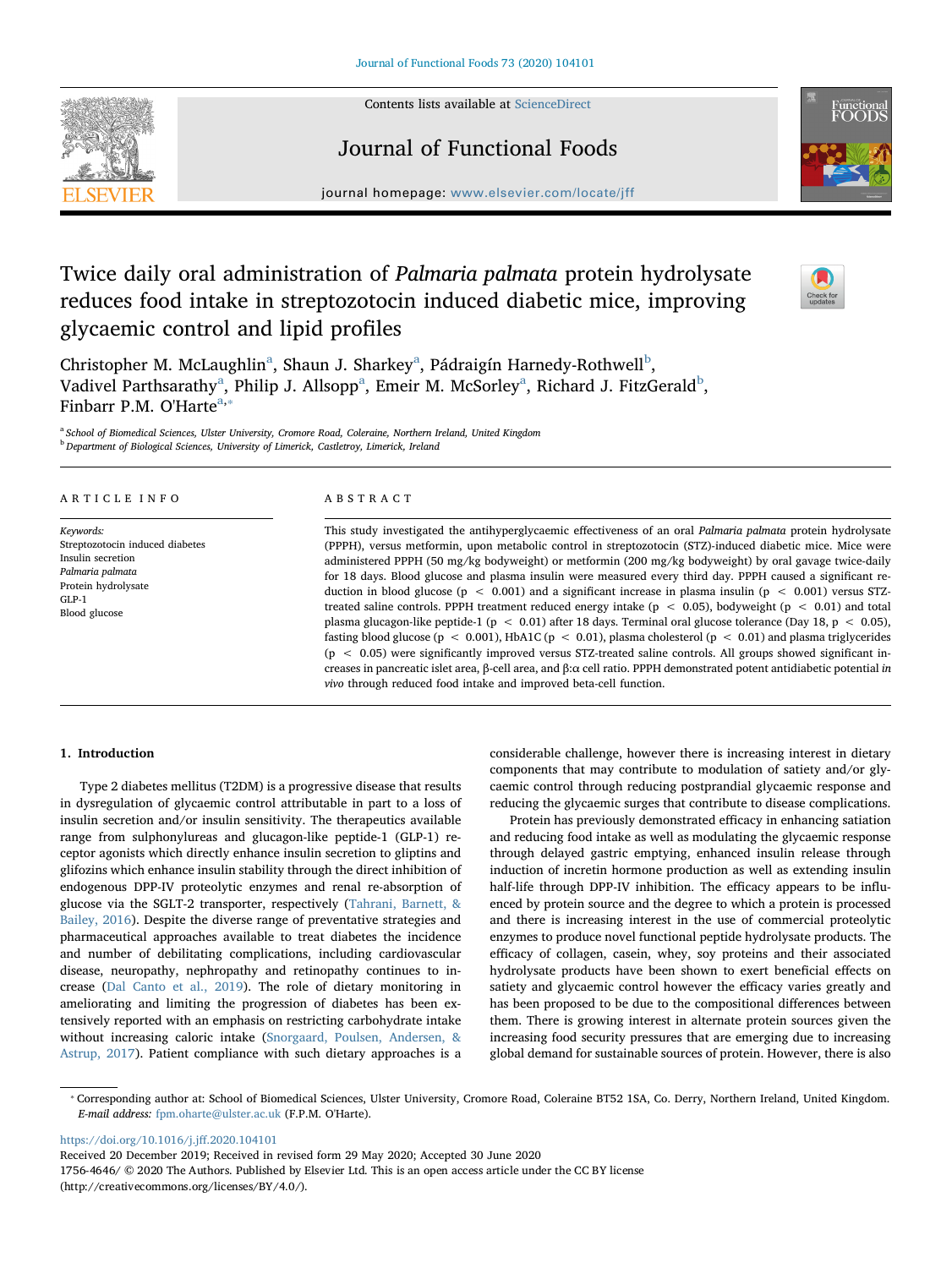interest in the physiological benefits of alternate protein sources particularly in relation to their potential as functional food ingredients. Seaweeds have emerged as a potential and sustainable source of protein, particularly some red seaweeds including Palmaria palmata which has been reported to have a protein content of  $> 30\%$  (w/w) dry weight ([Fleurence, Morançais, & Dumay, 2017\)](#page-7-3) along with a favourable essential amino acid composition that will provide fundamental nutritional needs required from dietary protein [\(Bleakley & Hayes, 2017](#page-7-4)). Whilst the initial interest in Palmaria palmata was based on nutritional value, attention has turned to the potential benefits that Palmaria palmata-derived protein hydrolysates may have on appetite and glycaemic control ([Drummond et al., 2018; Nobile et al., 2016; Patel, 2015; Wang](#page-7-5) [et al., 2015\)](#page-7-5). Constituent peptides from Palmaria palmata protein digestion have been previously reported to possess DPP-IV inhibitory activity in vitro (Harnedy, O'Keeff[e, & Fitzgerald, 2015\)](#page-7-6). Furthermore, the outcome of preliminary studies indicates that a Palmaria palmata protein hydrolysate generated with Alcalase and Flavourzyme mediate significantly higher DPP-IV inhibitory activity and insulin and GLP-1 secretory activity from cultured pancreatic BRIN-BD11 and enteroendocrine GLUTag cells, respectively compared to hydrolysates generated with other food-grade proteolytic enzyme preparations ([McLaughlin et al., 2016\)](#page-7-7). The objective of the present study was to determine if the anti-diabetic activity observed with the Palmaria palmata protein isolate hydrolysate in vitro translated to in vivo. The study aimed to compare the efficacy of repeated administration (twice daily for 18 days) of the hydrolysate versus metformin, upon glycaemic control and lipid profiles in an insulin deficient mouse model of diabetes.

# 2. Materials and methods

## 2.1. Materials

All materials, reagents, and consumables were supplied by Sigma Aldrich unless otherwise stated.

## 2.2. Sample preparation

A sample of air-dried milled (5 mm) Palmaria palmata (which was harvested off the Northeast coast of Ireland in January 2014) was purchased from Irish Seaweeds Ltd., Belfast, Co. Antrim, Northern Ireland. The macroalgae was further milled with a Cyclotec™ Mill (1 mm screen, FOSS Tecator AB, Hoganas, Sweden) and subsequently stored at ambient temperature in an opaque airtight container for 1 month.

#### 2.3. Extraction and quantification of aqueous and alkaline soluble proteins

Crude aqueous and alkaline soluble protein extracts were prepared using the method described by [Harnedy and FitzGerald \(2013\)](#page-7-8) with some modifications. In brief, the milled Palmaria palmata powder was suspended in water at a ratio of 1:20 (w/v), and gently stirred at room temperature for 3 h. The supernatant containing the aqueous soluble protein was obtained following centrifugation at 4190g (Sorvall RC6 Plus, Fisher Scientific, Dublin, Ireland) for 15 min at room temperature. The pellet was resuspended in 0.12 M NaOH  $(1:15 (w/v))$  and gently stirred for 1 h at room temperature and the supernatant containing the alkaline soluble protein was obtained following centrifugation as described above. The pellet from the above was subjected to a second alkaline extraction using the same conditions and both supernatants were combined. The aqueous and alkaline soluble protein components were semi-purified and concentrated by a double isoelectric precipitation step at pH 2.5 (aqueous) and 4.0 (alkaline), respectively using 1.0 M HCl [\(Harnedy et al., 2015](#page-7-6)). The precipitated protein pellets obtained following the second isoelectric precipitation were resuspended in distilled water (dH<sub>2</sub>0) to a protein concentration of  $\sim$ 2.4% (w/v) and

combined. The concentration of protein in the extracts was determined by the modified Lowry protein quantification method as described previously ([Harnedy & FitzGerald, 2013](#page-7-8)). All samples were analysed in triplicate.

#### 2.4. Enzymatic hydrolysis of macroalgal proteins

Macroalgal protein was hydrolysed by the method described by [Harnedy and FitzGerald \(2013\)](#page-7-8). A 2% (w/v) protein solution was preheated to 50 °C and adjusted to pH 7.0 and hydrolysed with Alcalase 2.4L<sup>®</sup> and Flavourzyme 500L™, at an enzyme:substrate (E:S) ratio of 1:100 (w/v) for 4 h at 50 °C. The hydrolysis reaction was maintained at pH 7.0 using a pH-stat (842 Titrando, Metrohm, Switzerland) and terminated by heating at 90 °C for 20 min. All samples were subsequently freeze-dried (FreeZone 18L, Labconco, MO, USA).

# <span id="page-1-0"></span>2.5. Kjeldahl nitrogen quantification

The nitrogen content of the macroalgal sample, non-protein nitrogen (NPN) and protein nitrogen fractions generated therefrom as described by [Stack et al. \(2017\)](#page-7-9) and the PPPH were quantified using the macro-Kjeldahl procedure as described previously ([Connolly, Piggott, &](#page-7-10) [FitzGerald, 2013](#page-7-10)). The nitrogen to protein conversion factor used was 4.70 ([Bjarnadóttir et al., 2018](#page-7-11)). All samples were analysed in triplicate  $(n = 3)$ .

#### 2.6. Physicochemical characterisation of the protein hydrolysate

The molecular mass distribution profile of PPPH was determined by analytical gel permeation-high performance liquid chromatography (GP-HPLC) as described by [Spellman, Kenny, O'Cuinn, and FitzGerald](#page-7-12) [\(2005\).](#page-7-12) The peptide profile of the hydrolysate was determined by reverse-phase ultra-performance liquid chromatography (RP-UPLC) ([Nongonierma & FitzGerald, 2012\)](#page-7-13) as described previously by [Nongonierma and FitzGerald \(2012, 2019\)](#page-7-13). The amino nitrogen content of PPPH was estimated by the TNBS method as described by [Le Maux,](#page-7-14) [Nongonierma, Barre, and FitzGerald \(2016\)](#page-7-14) with absorbance readings taken at 350 nm. All samples were analysed in triplicate  $(n = 3)$ .

# 2.7. Induction of diabetes using low dose streptozotocin and acclimatization prior to treatment

All animal experiments were carried out in accordance with the UK Animals (Scientific Procedures) Act 1986 and EU Directive 2010/63EU for animal experiments and were approved by Ulster University Animal Welfare and Ethical Review Board. All necessary steps were taken to prevent any potential animal suffering. To induce diabetes, HsdOla:TO mice (8–10 weeks; Envigo Ltd, UK) were administered STZ (40 mg/kg bodyweight) once every three days over a 9-day period (i.e. −21, −18 and −15 with daily glucose monitoring post injection). This multiple low dose STZ regime represents a model of Type 1 diabetes with associated hyperglycaemia ([Luo et al., 2019\)](#page-7-15). Mice were given nine further days to acclimatize after the final STZ injection, until −6. After acclimatization, animals were grouped ( $n = 7-8$  mice) according to their non-fasting blood glucose concentration (if above 12 mmol/L) and bodyweight. In total, there were 4 groups; STZ-treated animals receiving saline (STZ saline), STZ-treated animals receiving PPPH (STZ PPPH), STZ-treated animals receiving metformin (STZ Metformin), and healthy mice (no STZ) receiving saline (saline controls). From −6 to 0, each group was given twice daily oral saline (0.9% w/v) mimicking treatment pattern which commenced from day 0. A dose of 50 mg/kg was chosen based on the efficacy of PPPH in a dose–response pilot study examining glucose tolerance in mice. On day 0, twice daily treatments of PPPH (50 mg/kg bodyweight up to a maximum volume of 200 μl) or metformin (200 mg/kg bodyweight), by oral gavage (09.00 h and 17.00 h) began and were maintained throughout the remainder of the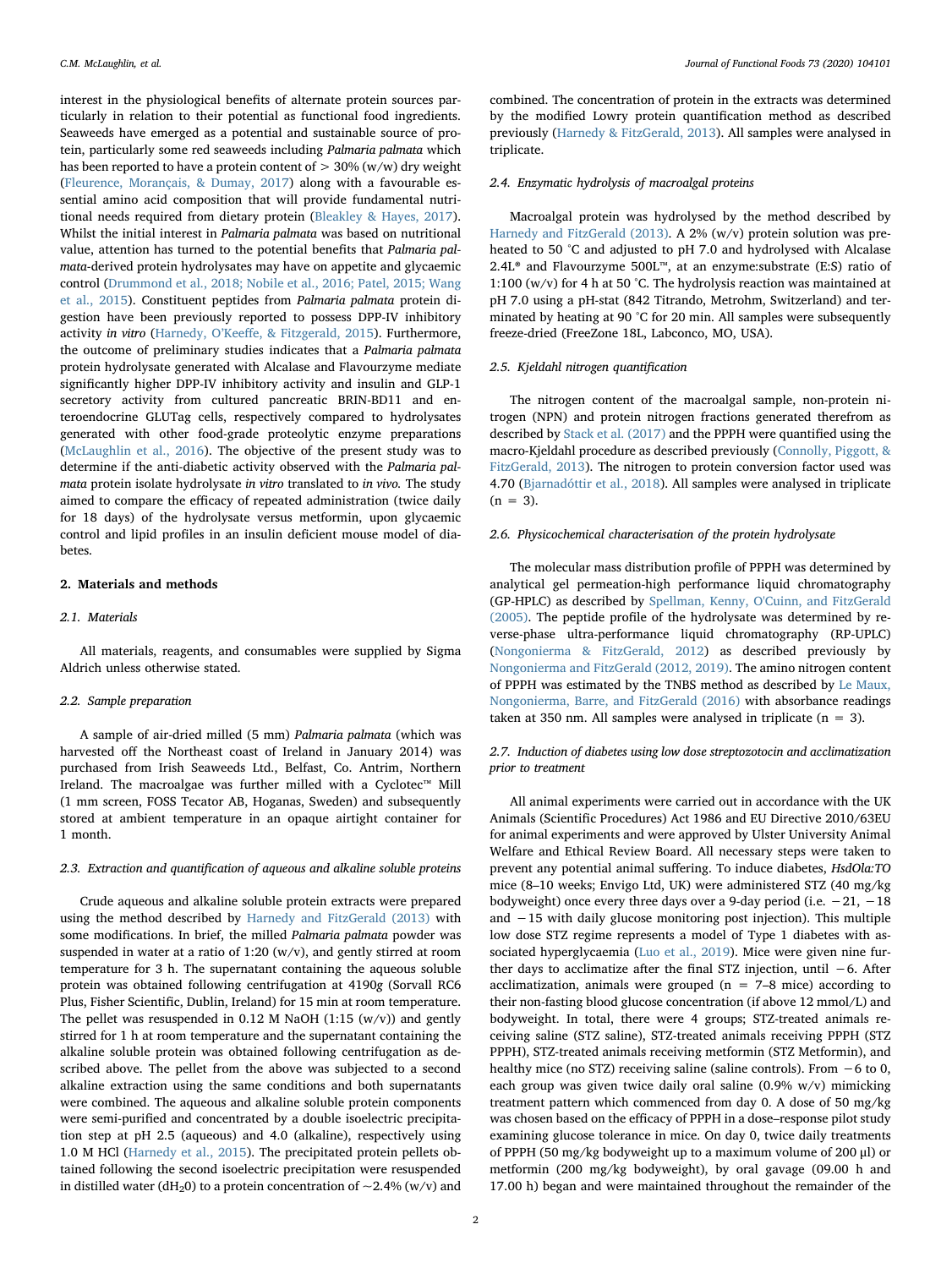<span id="page-2-0"></span>

Fig. 1. Effect of twice-daily oral administration of Palmaria palmata protein hydrolysate (PPPH) (50 mg/kg BW) or metformin (200 mg/kg BW) on non-fasting blood glucose (A) and non-fasting plasma insulin (C) in streptozotocin (STZ)-induced diabetic mice, along with corresponding area under the curve (AUC) data (B & D). Parameters were measured 6 days prior to commencing treatment on day 0 running to day 18. Values represented as mean  $\pm$  S.E.M. (n = 7–8). \*\*p < 0.01, \*\*\*p < 0.001 vs STZ saline control.

study (up to day 18). Throughout the study (day 0 to day 18) the mice were assessed at 3-day intervals where the blood was removed from the tail for both non-fasting blood glucose and insulin determination. Blood glucose levels were measured using a handheld glucometer (Bayer Contour, Leverkusen, Germany). Blood was centrifuged at 12,000 rpm for 10 min and plasma stored in low-bind Eppendorf tubes at −20 °C prior to insulin analysis by a radioimmunoassay (RIA) [\(Flatt & Bailey,](#page-7-16) [1981\)](#page-7-16). Furthermore, animal bodyweight and food intake were measured throughout the study.

#### 2.8. Terminal analyses

To examine oral glucose tolerance after 18 days treatment, blood samples were measured following tail venepuncture in 8 h fasted mice. Blood glucose was measured prior to (0 min) administration of an oral glucose challenge (18.8 mmol/kg bodyweight). Once administered, whole blood glucose was measured from the tail vein at 15, 30, 60, 90 and 120 min. Blood glucose and plasma insulin was measured as described in [Section 2.5.](#page-1-0) The lipid profile of terminal plasma samples (day 18) was determined using an I-Lab 650 clinical chemistry system (Instrumentation Laboratory, Warrington, UK), including triglycerides and cholesterol. Reagents for triglyceride and cholesterol analysis were also obtained from Instrumentation Laboratory. For analysis of bone mineral density (BMD) and bone mineral content (BMC), animals were anesthetized using Isoflurane and parameters were measured using DXA scanning (Piximus Densitometer, Inside Outside sales, USA). Following euthanasia, pancreata were immediately excised and stored in 4% paraformaldehyde until processing for histology.

#### 2.9. Pancreatic histology

Pancreatic histology was conducted using mouse anti-insulin (1:500 dilution; Abcam, ab6995) and guinea-pig anti-glucagon (PCA2/4, 1:400 dilution; raised in-house) primary antibodies alongside Alexa Fluor 594 goat anti-mouse IgG (1:400 dilution) and Alexa Fluor 488 goat anti-

guinea pig IgG (1:400 dilution) secondary antibodies (both Abcam). Slides were viewed under a FITC (488 nm) or TRITC (594 nm) filter using a fluorescent microscope (Olympus system microscope, model BX51) and photographed using a DP70 camera adapter system. Islet parameters were analysed using  $Cell<sup>F</sup>$  image analysis software (Olympus Soft Imaging Solutions, GmbH, Germany).

#### 2.10. Statistical analyses

All results were analysed using GraphPad Prism version 5.0 (GraphPad Software Inc., San Diego, CA, USA). Where appropriate, data were compared using one-way and two-way analysis of variance (ANOVA), followed by Newman-Keul's post hoc test. Incremental area under the curve (AUC) for plasma glucose and insulin were calculated using GraphPad Prism. Groups of data were considered to be significantly different if p < 0.05. All data is presented as mean  $\pm$  S.E.M.

#### 3. Results

## 3.1. Characterisation of Palmaria palmata biomass and PPPH

The total, non-protein and protein nitrogen content of the macroalgal sample was determined to be 2.87  $\pm$  0.02%, 0.85  $\pm$  0.08% and  $2.02 \pm 0.10\%$  (w/w), respectively. The protein content of the seaweed was estimated to be 9.50% (w/w) when calculated from experimentally obtained % PN value. Proximate analysis showed the hydrolysate had 93.22% (w/w) protein, 3.10% (w/w) carbohydrate, 1.64% (w/w) ash and 2.04% (w/w) moisture. The amino nitrogen content of the hydrolysate was determined to be 21.37  $\pm$  0.37 mg N/g protein. Molecular mass distribution results for PPPH indicate that 54.80% (w/w) of peptides were  $\lt 1$  kDa, 33.10% (w/w) of peptides were in the range 1–5 kDa, 7.70% (w/w) of peptides were in the range 5–10 kDa, and 4.40% (w/w) of peptides were > 10 kDa. The RP-UPLC profile of the hydrolysate, which is included as a Supplementary Figure (Fig. S1),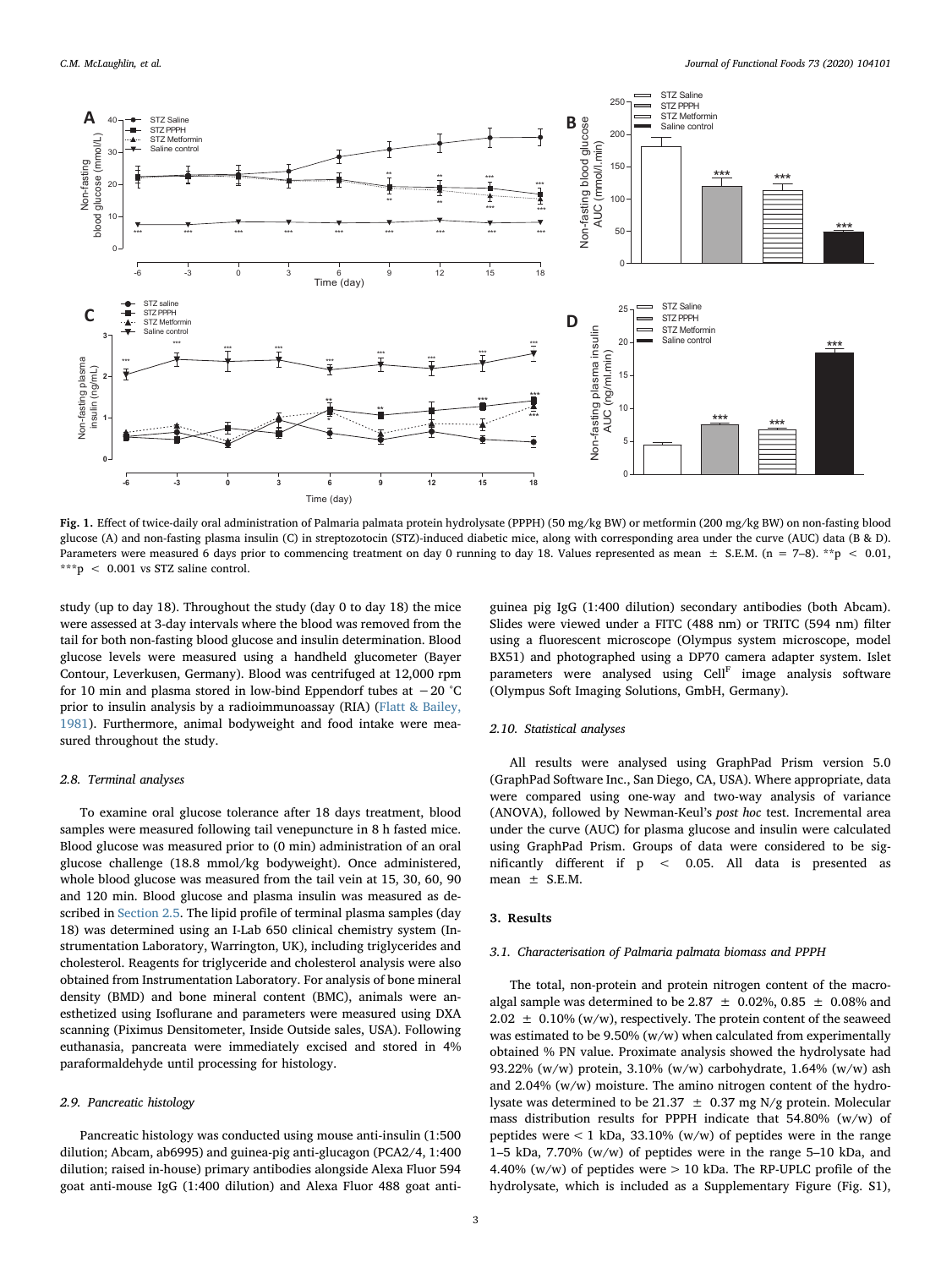indicates that the majority of peptides are hydrophilic in nature.

## 3.2. Effect of PPPH on non-fasting blood glucose and plasma insulin

Mice showed a significant improvement in non-fasting blood glucose of the PPPH group (50 mg/kg bodyweight) versus the STZ-treated saline group, which was comparable to oral metformin (200 mg/kg bodyweight) by day 9 ( $p < 0.01$ ; [Fig. 1A](#page-2-0)). This improvement persisted until the end of the study period (day 18) and an overall reduction in blood glucose (by 35–37%) from the area under the curve (AUC) data  $(p < 0.001)$  was observed, when compared to the STZ-treated saline controls [\(Fig. 1B](#page-2-0)). PPPH also resulted in an increased insulinotropic response [\(Fig. 1C](#page-2-0)), reflected in the 1.5- to 1.7-fold increase in the integrated AUC values, which was similar to the increase observed with metformin when compared with the STZ saline controls ( $p < 0.001$ ; [Fig. 1D](#page-2-0)).

# 3.3. The effects of 18-day treatment with PPPH on food intake, bodyweight and plasma total GLP-1

In STZ-induced diabetic mice, PPPH and saline treatment (no STZ) groups displayed a 24% ( $p < 0.05$ ) and 31% reduction ( $P < 0.001$ ) in cumulative energy intake after 18 days of treatment, respectively ([Fig. 2A](#page-3-0)). PPPH and metformin treated mice showed a 7% and 5% reduction in bodyweight when compared to STZ saline controls ([Fig. 2B](#page-3-0)), respectively. This contrasts with healthy control mice, which gained 9% bodyweight over this period. The cumulative energy intake was higher for the STZ-treated saline group and this might explain why the weight loss in this group was not as marked as in the PPPH and metformin treated mice ([Fig. 2](#page-3-0)B). We did not measure energy expenditure or the activity of these mice. One other potential explanation of the weight loss could be that PPPH and metformin treated STZ mice might display an increase in physical activity and/or energy expenditure could possibly explain this unexpected finding in relation to weight loss. In addition, there was a significant reduction in plasma triglycerides ([Fig. 4](#page-4-0)B), which could lead to additional weight loss if these were being used as an energy source. PPPH treatment, unlike metformin, also resulted in a ~50% reduction in total plasma GLP-1 when compared to the STZ saline controls ( $p < 0.01$ ), reaching a value close to the lean saline controls ([Fig. 2C](#page-3-0)).

# 3.4. The effects of 18-day treatment with PPPH on glycaemic control, fasting blood glucose,  $HbA_{1C}$ , cholesterol and triglycerides

Both PPPH and metformin treatment resulted in a significant reduction in fasting blood glucose concentrations after 18 days (55%  $p$  < 0.05 and 38%  $p$  < 0.01, respectively) when compared to the STZ saline controls [\(Fig. 3C](#page-4-1)). However, treatment with PPPH and metformin did bring the postprandial blood glucose concentrations down to those

of the healthy control mice (81% lower than STZ saline mice). Furthermore, both PPPH and metformin significantly reduced ( $p < 0.05$ , p < 0.01, respectively) postprandial blood glucose following an oral glucose challenge ([Fig. 3](#page-4-1)A & B). These improvements in glycaemic control were also reflected in an approximately 3.5% and 4.0% reduction in  $HbA_{1C}$  in PPPH and metformin treated groups, respectively, versus STZ-treated controls ([Fig. 3](#page-4-1)D).

Both the PPPH-treated group and the lean control group exhibited a lower concentration of plasma cholesterol at the end of the treatment period (day 18) ( $p < 0.01$  and  $p < 0.05$  versus STZ saline controls, respectively). However, metformin treatment led to no significant change in plasma cholesterol ([Fig. 4A](#page-4-0)). Only the PPPH treated mice showed a significant reduction in plasma triglyceride concentration at the end of the study ( $p < 0.05$  versus STZ saline controls; [Fig. 4B](#page-4-0)).

# 3.5. The effect of 18-day treatment with PPPH treatment on islet morphology

PPPH treatment resulted in a 2-fold increase in average islet size ([Fig. 5](#page-5-0)A;  $p < 0.05$  versus STZ saline control). This was supported by a 3-fold increase in β-cell area ( $p < 0.05$ ; [Fig. 5](#page-5-0)B) with no significant change in α-cell area ([Fig. 5](#page-5-0)C). Both PPPH and metformin showed significant improvement in β:α cell ratio (p < 0.001; [Fig. 5](#page-5-0)D), However, these improvements were still notably lower than that of the saline treated healthy control group ( $p < 0.05$ ).

# 3.6. The effects of 18-day treatment with PPPH on total and femur region of interest bone mineral density and bone mineral content

Neither PPPH nor metformin caused a significant change in total or femur region of interest bone mineral density ([Fig. 6A](#page-5-1) & C). PPPH did however cause a significant increase in total bone mineral content versus STZ saline controls ( $p < 0.01$ ) and lean controls ( $p < 0.05$ ), whereas metformin only led to a significant increase in BMC versus STZ saline controls ( $p < 0.01$ ) ([Fig. 6](#page-5-1)B).

# 4. Discussion

This study demonstrated that a Palmaria palmata protein hydrolysate generated with Alcalase and Flavourzyme from a highly pure protein isolate elicits significant beneficial anti-hyperglycaemic and anorexigenic effects through improvements in blood glucose, plasma insulin, energy intake, plasma triglycerides and bone mineral content and density. The proteolytic enzyme preparations, Alcalase and Flavourzyme, employed herein were selected based on preliminary in vitro data. This data indicated that the Palmaria palmata hydrolysate generated with this enzyme combination mediated higher DPP-IV inhibitory activity and insulin and GLP-1 secretory activity from cultured pancreatic BRIN-BD11 and enteroendocrine GLUTag cells, respectively

<span id="page-3-0"></span>

Fig. 2. Effect of twice-daily oral administration of Palmaria palmata protein hydrolysate (PPPH) (50 mg/kg BW) or metformin (200 mg/kg BW) on (A) energy intake, (B) % bodyweight change and (C) plasma total GLP-1 in streptozotocin (STZ)-induced diabetic mice, treated for 18 days. Food intake was measured at 3 day intervals up to day 18. Values represent mean  $\pm$  S.E.M. (n = 7 or 8). \*p < 0.05,\*\*p < 0.01 and \*\*\*p < 0.001 versus STZ saline controls.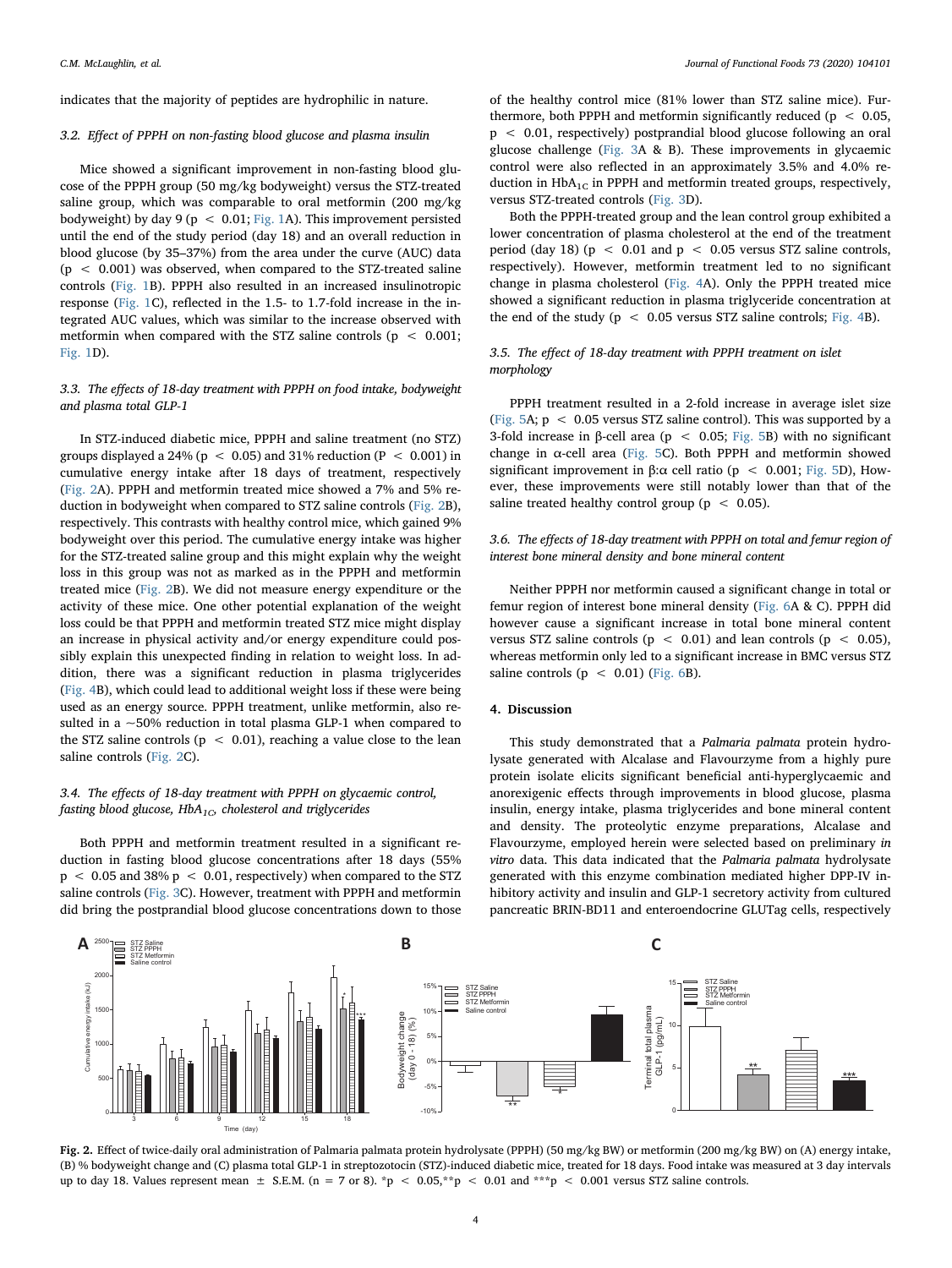<span id="page-4-1"></span>

Fig. 3. Effect of twice-daily oral administration of Palmaria palmata protein hydrolysate (PPPH, 50 mg/kg BW) or metformin (200 mg/kg BW) for 18 days on (A) terminal oral glucose tolerance and (B) associated area under the curve data, (C) fasting blood glucose and (D) glycated haemoglobin (HbA<sub>1C</sub>) in STZ-induced diabetic mice. Values are expressed as mean  $\pm$  S.E.M. (n = 7–8). \*p < 0.05, \*\*p < 0.01, \*\*p < 0.001 compared to STZ saline controls and  $^{\Delta}p$  < 0.05,  $\Delta \Delta \Delta$   $p \sim 0.001$  versus heathy controls.

compared to hydrolysates generated with other proteolytic enzyme preparations ([McLaughlin et al., 2016\)](#page-7-7). The study demonstrates that the biological activity observed in vitro with PPPH translated to in vivo. The underlying mechanisms behind the action identified herein within the digestive tract is poorly understood ([Caron, Domenger, Dhulster,](#page-7-17) [Ravallec, & Cudennec, 2017](#page-7-17)). However, it is generally accepted that weight loss strategies involving reductions in carbohydrates or fats, have shown improved dietary compliance with increasing intake of proteins [\(Galbreath et al., 2018\)](#page-7-18). This is often attributed to protein acting upon metabolic targets, which control satiety, such as alterations in leptin or ghrelin ([Klok, Jakobsdottir, & Drent, 2007\)](#page-7-19). Gut hormones such as GLP-1, glucose-dependent insulinotropic polypeptide (GIP), cholecystokinin (CCK), and peptide-YY (PYY) also have potential roles in appetite control ([Hameed, Dhillo, & Bloom, 2009; Holst, 2013;](#page-7-20) Laff[erty, Flatt, & Irwin, 2018](#page-7-20)). Each of these hormones are involved in satiety via specific cellular receptor activation and thus a peptide hydrolysate from Palmaria palmata may be able to target multiple hormonal pathways. While it may be possible that the other minor/low level carbohydrate and ash components within the PPPH contribute to the overall observed activity, it is assumed that the active components are proteinaceous in nature as the PPPH contained 93.22% (w/w) protein. Furthermore, it is likely that the results observed herein are as a result of synergistic effects arising from a number of peptides within the unfractionated/complex hydrolysate. Crude protein hydrolysates rarely exert their bioactive effect through a singular mechanism of action, and more likely to have several modes of action. Work by

<span id="page-4-0"></span>

Fig. 4. Effect of twice-daily oral administration of Palmaria palmata protein hydrolysate (PPPH, 50 mg/kg BW) and metformin (200 mg/kg BW) for 18 days on (A) plasma cholesterol and (B) plasma triglycerides in streptozotocin (STZ)-induced diabetic mice. Values are expressed as mean  $\pm$  S.E.M. (n = 7 or 8). \*p < 0.05, \*\*p < 0.01, compared to STZ saline controls.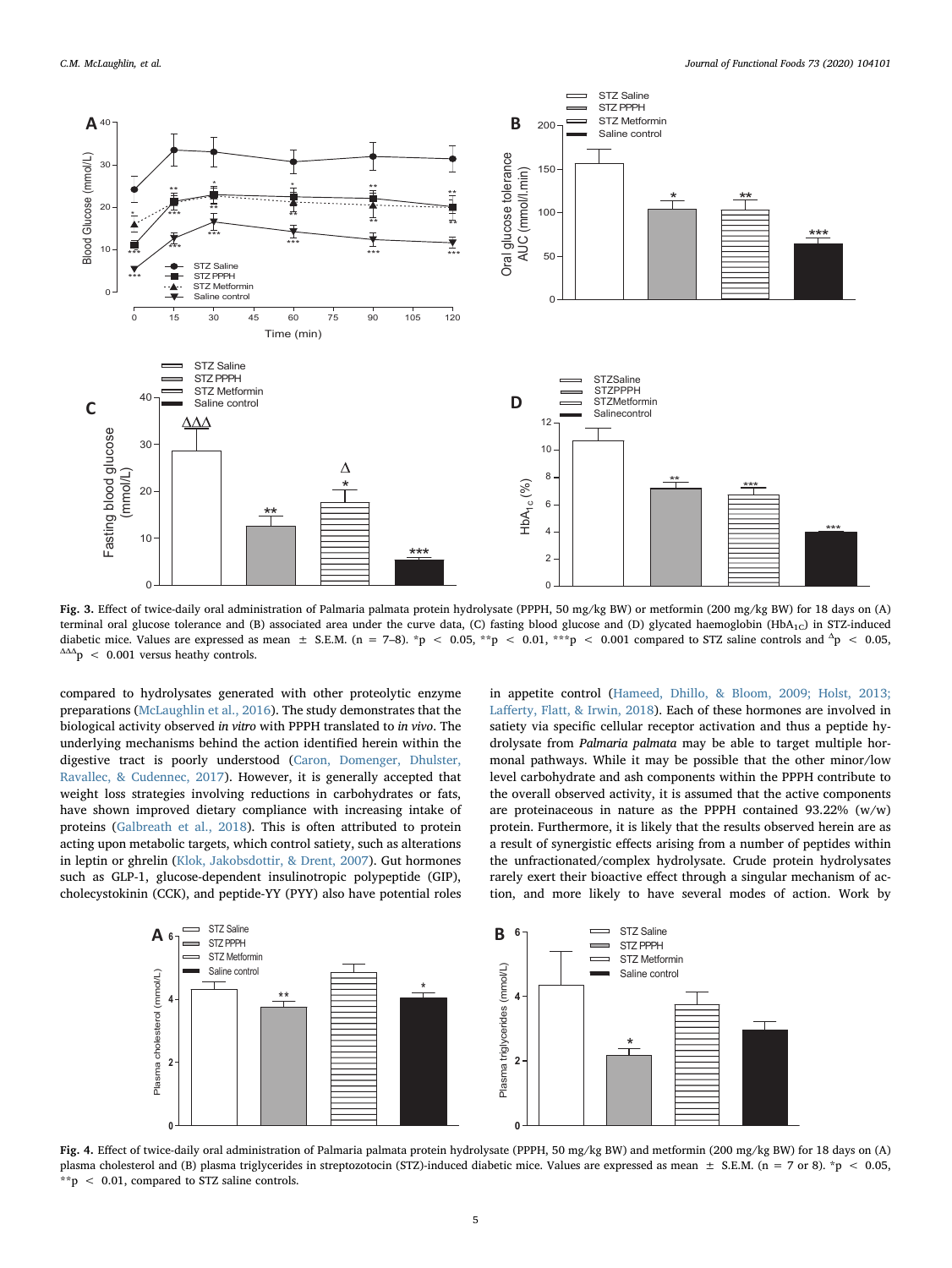C.M. McLaughlin, et al. *Journal of Functional Foods 73 (2020) 104101*

<span id="page-5-0"></span>

Fig. 5. Effect of twice-daily oral administration of Palmaria palmata protein hydrolysate (PPPH, 50 mg/kg BW) or metformin (200 mg/kg BW) on (A) islet area, (B) β-cell area, (C) α-cell area and (D) β:α cell ratio in STZ-induced diabetic mice. Representative images of islets from (E) STZ saline control group, (F) PPPH-treated group, (G) metformin-treated group and (H) healthy control group. Images were stained for insulin (red), glucagon (green) and 4′,6-diamidino-2-phenylindole(DAPI; blue) and shown at 20x magnification. Values are represented as mean  $\pm$  S.E.M. (n = 7 or 8). \*p < 0.05, \*\*p < 0.01, \*\*\*p < 0.001 compared to STZ saline controls and  $^{\Delta}$ p < 0.05 compared with healthy control mice. (For interpretation of the references to colour in this figure legend, the reader is referred to the web version of this article.)

[Diepvens, Häberer, and Westerterp-Plantenga \(2008\)](#page-7-21) showed exogenous protein intake produced differential release of GLP-1, ghrelin, PYY and CCK, which could affect satiety. Furthermore, [Caron et al.](#page-7-17) [\(2017\)](#page-7-17) found that protein, or protein hydrolysates can promote significant secretion of CCK, which in turn may be able to attenuate food intake via a reduction of gastric emptying or neuronal activation to hindbrain appetite centres [\(Carreiro et al., 2016; Simpson, Parker,](#page-7-22) [Plumer, & Bloom, 2012\)](#page-7-22). There are many avenues for investigating how PPPH reduces food intake in mice. However, not all circulating satietyrelated hormones were measured due to the low plasma volumes available at timed intervals. The caloric reduction shown in [Fig. 2A](#page-3-0) is thought to be the leading contributor to improved non-fasting blood glucose [\(Moebus, Göres, Lösch, & Jöckel, 2011](#page-7-23)) through a reduction in overall energy intake.

<span id="page-5-1"></span>Metformin treatment initially appears more effective than PPPH in

reducing non-fasting glucose parameters, which could be attributed to the satiating potential of metformin [\(Adeyemo et al., 2015](#page-7-24)), but it is also used as a higher dose than PPPH in this study. Metformin is also effective in reducing hepatic glucose output, which is a characteristic trait of the current STZ-induced insulin deficient animal model ([Burcelin et al., 1995; Zafar, Naeem-ul-Hassan Naqvi, Ahmed, &](#page-7-25) [Kaimkhani, 2009](#page-7-25)). The observed increase in circulating plasma insulin ([Fig. 1](#page-2-0)C) could be due to direct agonism of the beta cells by peptides or amino acid induced insulin secretion ([Newsholme, Brennan, & Bender,](#page-7-26) [2006\)](#page-7-26). Alternatively, GLP-1-stimulated insulin release or increased beta cell mass could contribute to the observed raised circulating insulin and data from [Fig. 5](#page-5-0) appear to suggest that the latter may be more likely. Furthermore, it's relatively unlikely that the significant increase of circulating insulin seen within the PPPH treated group from day 6 to 9  $(p < 0.01)$  and day 15 to 18  $(p < 0.001)$  [\(Fig. 1](#page-2-0)C) was solely amino



Fig. 6. Effect of twice-daily oral administration of Palmaria palmata protein hydrolysate (PPPH, 50 mg/kg BW) and metformin (200 mg/kg BW) for 18 days on (A) total bone mineral density (BMD), (B) bone mineral content (BMC) and femur region of interest (ROI), (C) BMD and (D) BMC, assessed by PIXImus DEXA in STZinduced diabetic mice. Values represent mean  $\pm$  S.E.M. (n = 7 or 8). \*p < 0.05, \*\*p < 0.01, versus STZ saline controls.  $\Delta$ p < 0.05 versus healthy controls.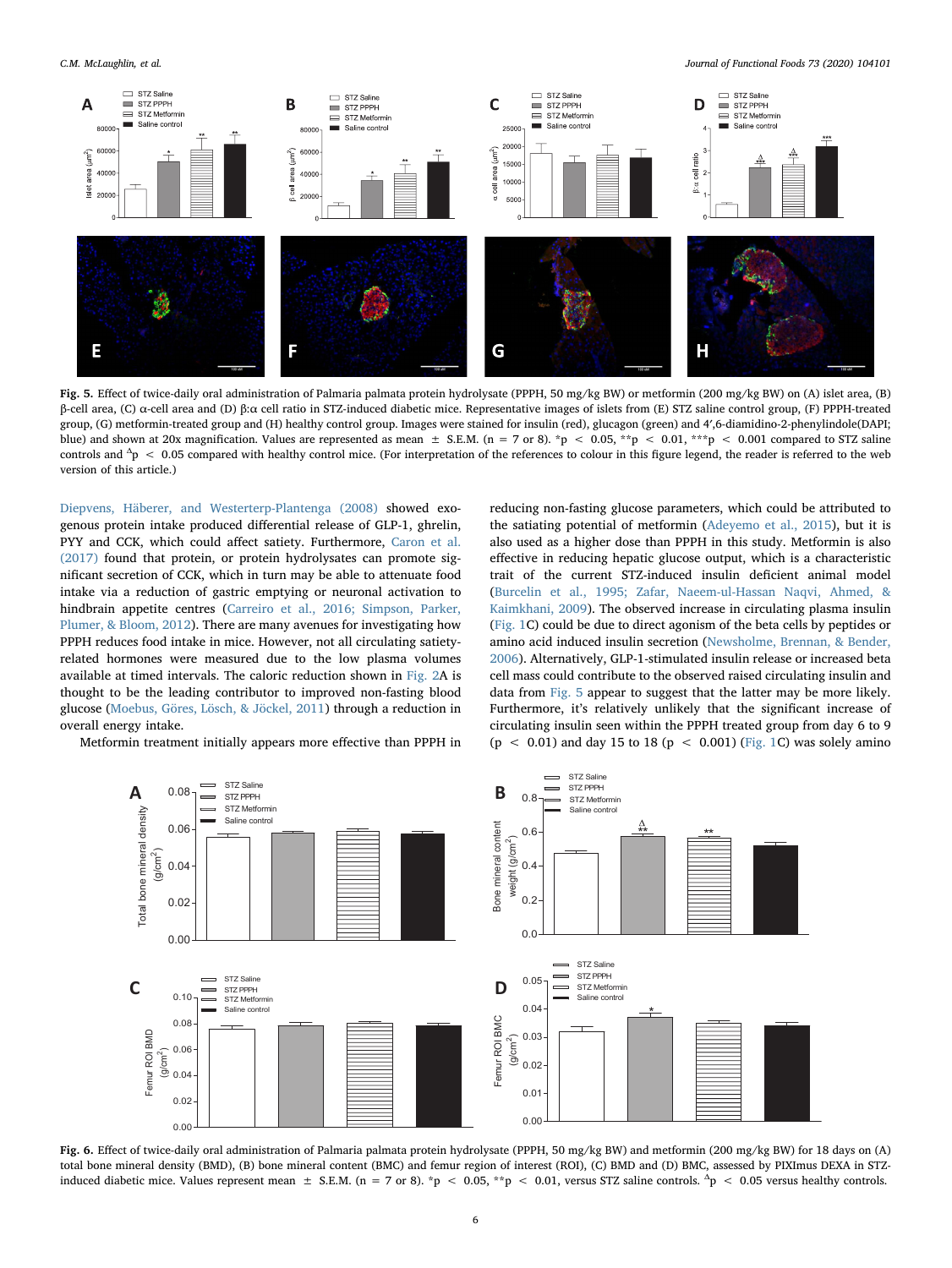acid derived due to their expected short circulating half-life after gavage. Amino acids responses are expected to mediate a response that is relatively short-lived and therefore the observed insulinotropic improvements may be attributed to peptide-derived components within the PPPH or synergistic interactions arising from different peptides within the hydrolysate. While the amino acid composition of the hydrolysate was not determined our previous analyses on Palmaria palmata protein extracts demonstrated an amino acid composition which was similar to that reported previously by [Mæhre, Jensen, and Eilertsen](#page-7-27) [\(2016\) and Bjarnadóttir et al. \(2018\),](#page-7-27) where there was a predominance of aspartic acid, glutamic acid, leucine and alanine residues. Another possibility is that the increase in plasma insulin could also in part be indirectly linked to inhibition of plasma DPP-4, resulting in increased circulating endogenous GLP-1. While the inhibition of plasma DPP-4 was not assessed in the present study, PPPH was shown to inhibit DPP-4  $(IC_{50}: 0.97 \pm 0.03 \text{ mg/mL})$  in vitro ([Harnedy et al., 2015](#page-7-6)). Protein hydrolysates from various biological sources such as dairy, soy and marine are being extensively mined for their ability to inhibit DPP-4 activity in an attempt to mimic current oral small molecule pharmacological treatments ([Power, Nongonierma, Jakeman, & Fitzgerald,](#page-7-28) [2014; Song, Wang, Du, Ji, & Mao, 2017](#page-7-28)).

Long-term biomarkers of glycaemic control include assessment of the level of serum glycated haemoglobin  $(HbA_{1c})$ . Measurement of  $HbA_{1C}$  estimates the mean glycaemic control over a 3-month period in humans, or approximately 6 weeks in mice. The present study period was 39 days and chronic hyperglycaemia was identified in poorly controlled diabetes (STZ Saline) with a  $HbA_{1C}$  of 10.7% in the diabetic STZ saline administered mice. Interestingly, the PPPH and metformin treatment group mediated an improvement in  $HbA_{1c}$  value of 7.2% (p < 0.01) and 6.7% (p < 0.001) [\(Fig. 3D](#page-4-1)), respectively, indicative of an improved glycaemic status [\(Woo, Shestakova, Ørskov, & Ceriello,](#page-7-29) [2008\)](#page-7-29). Protein intake has only recently been positively associated with reductions in  $HbA_{1c}$ , and this could be due to offsetting the effects of other macronutrients such as carbohydrates which directly affect  $HbA_{1C}$ , or through general reduction in carbohydrate intake by increased protein intake. Improvement in blood glucose concentrations could arise due to reductions in food intake, but increased insulinotropic responses within the PPPH group may also contribute to the improved  $HbA_{1C}$  seen over the treatment period. Thus, establishing  $HbA_{1C}$  levels both pre- and post-treatment could be useful to accurately compare the change within each treatment group. A significantly reduced fasting blood glucose concentration was noted within both PPPH treated ( $p < 0.01$ ) and metformin treated ( $p < 0.05$ ) mice compared to the STZ saline treated control group [\(Fig. 3](#page-4-1)C). Interestingly, 12 h fasting blood glucose fell by nearly 16 mmol/L and 11 mmol/L following PPPH and metformin treatment, respectively. This improvement could be due to increased pancreatic insulin content or perhaps through increased cellular glucose uptake upon treatment [\(Dale et al., 2018](#page-7-30)). Furthermore, this improvement in glycaemic control was mirrored by the oral glucose tolerance results after 18 days of treatment [\(Fig. 3](#page-4-1)A & B). Here PPPH was more effective than metformin, and this may reflect a reduction in immune response noted following extensive hydrolysis of proteins ([Kiewiet, Faas, & de Vos, 2018](#page-7-31)). This may have indirectly assisted in pancreatic recovery/reduction in initial pancreatic damage after STZ treatment and an associated moderate increase in beta cell mass and circulating insulin.

The digestibility of seaweed proteins is not well documented and studies on their bioavailability in humans are scarce ([Holdt & Kraan,](#page-7-32) [2011\)](#page-7-32)). It has been suggested that small peptides from seaweed may possess bioactivity, for example, of relevance for blood pressure regulation [\(Seca & Pinto, 2018](#page-7-33)). Others have shown that seaweed supplementation for 4 weeks in Type 2 diabetic subjects showed reduced postprandial glucose, accompanied by reduced circulating triglycerides plus significantly increased HDL cholesterol and increased antioxidant enzyme activity (catalase, GPX and SOD) ([Kim, Kim, Choi, & Lee,](#page-7-34) [2008\)](#page-7-34). These various benefits have been attributed to peptide and other

components such as fibre. A more recent study by [Sørensen, Jeppesen,](#page-7-35) [Christiansen, Hermansen, and Gregersen \(2019\)](#page-7-35) showed benefit of three different dietary seaweeds including Palmaria palmata in reducing glycated haemoglobin in mice.

Terminal analysis of total plasma GLP-1 was performed in this study ([Fig. 2C](#page-3-0)). Metformin treatment would have been expected to inhibit DPP-4 activity and thus improve circulating GLP-1 concentration ([Cuthbertson, Patterson, O](#page-7-36)'Harte, & Bell, 2009, 2011). Despite this, the results showed that STZ saline control mice has the highest concentration of circulating GLP-1. This may be explained in part by hyperphagia and heightened GLP-1 release from intestinal L-cells. However, it has previously been suggested that elevated levels of GLP-1 arise as a compensatory mechanism in the diabetic state in order to counteract beta-cell loss and hyperglycaemia ([Rydgren, Börjesson,](#page-7-37) [Carlsson, & Sandler, 2012](#page-7-37)). Furthermore, these findings in combination with the histology results [\(Fig. 5](#page-5-0)) suggest that pancreatic health was potentially returning to near normal for the PPPH treatment group, as the concentration of total GLP-1 were at similar levels to those of the non-STZ saline treated group. Thus, in future work GLP-1 responses as a marker of dysfunctional β-cells and hyperglycaemia could be determined in STZ-induced diabetes models. However, in the first instance it would be necessary to determine how total GLP-1 translates to active GLP-1 and indirectly how this could be related to DPP-4 inhibition. Furthermore, characterisation studies are required to identify the peptide(s) mediating the observed response.

## 5. Conclusion

The results presented herein is the first report showing the beneficial effect of Palmaria palmata protein hydrolysates (PPPH) upon satiety, fasting and non-fasting glucose parameters, lipid profile and indirect markers of pancreatic β-cell function in a multiple low-dose STZinduced diabetes mouse model. This study found treatment with PPPH to be at least as effective or more effective than metformin upon metabolic parameters. However, further studies are required to confirm the antidiabetic efficacy of PPPH in a human study before food claims can be considered. There is also further in vitro and in vivo research required to identify and characterise specific bioactive peptides within the crude hydrolysate. In conclusion, PPPH, a format which is representative of its ultimate application as a functional food ingredient, has potent anti-diabetic and satiating bioactivities and has significant potential as a functional food ingredient for the management of T2DM and food intake. Different vehicles have already been described in the literature that have been used to deliver biofunctional hydrolysates. However, further studies are required to assess the impact, if any, of the delivery matrix and the processing conditions associated with utilising this hydrolysate on the retention and ultimate release of the bioactivity. Furthermore, human studies are required to confirm retention of bioactivity when delivered as a constituent of a meal.

# 6. Ethics statement

All animal protocols were approved by the Ulster University, Animal Welfare and Ethical Review (AWERB) Committee and performed according to the UK Animals (Scientific Procedures) Act 1986 and EU Directive 2010/63EU. All necessary steps were taken to prevent any potential animal suffering.

## Declaration of Competing Interest

The authors declare that they have no known competing financial interests or personal relationships that could have appeared to influence the work reported in this paper.